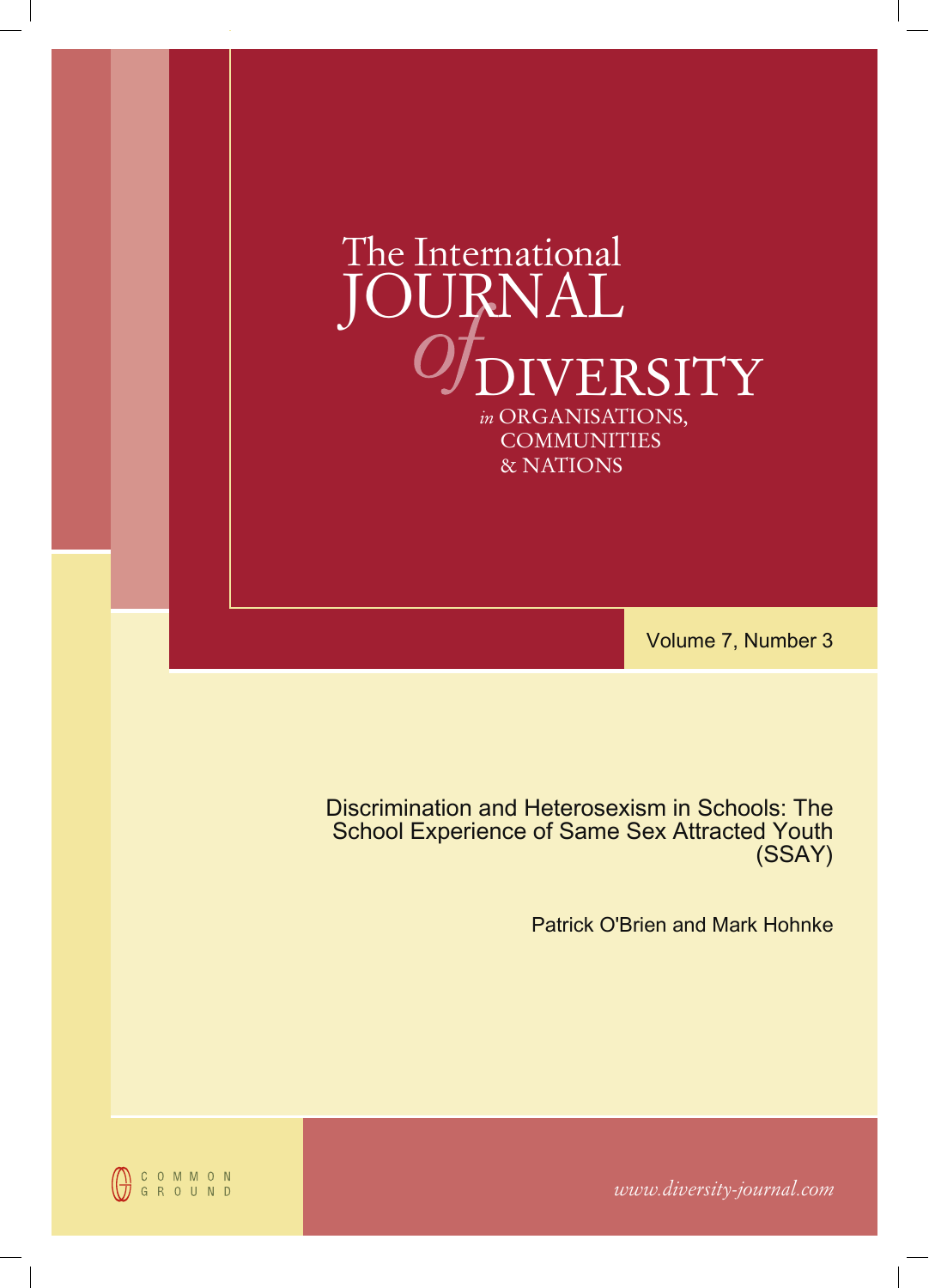THE INTERNATIONAL JOURNAL OF DIVERSITY IN ORGANISATIONS, COMMUNITIES AND NATIONS http://www.Diversity-Journal.com

First published in 2007 in Melbourne, Australia by Common Ground Publishing Pty Ltd www.CommonGroundPublishing.com.

© 2007 (individual papers), the author(s) © 2007 (selection and editorial matter) Common Ground

Authors are responsible for the accuracy of citations, quotations, diagrams, tables and maps.

All rights reserved. Apart from fair use for the purposes of study, research, criticism or review as permitted under the Copyright Act (Australia), no part of this work may be reproduced without written permission from the publisher. For permissions and other inquiries, please contact <cg-support@commongroundpublishing.com>.

ISSN: 1447-9532 Publisher Site: http://www.Diversity-Journal.com

THE INTERNATIONAL JOURNAL OF DIVERSITY IN ORGANISATIONS, COMMUNITIES AND NATIONS is a peer refereed journal. Full papers submitted for publication are refereed by Associate Editors through anonymous referee processes.

Typeset in Common Ground Markup Language using CGCreator multichannel typesetting system http://www.CommonGroundSoftware.com.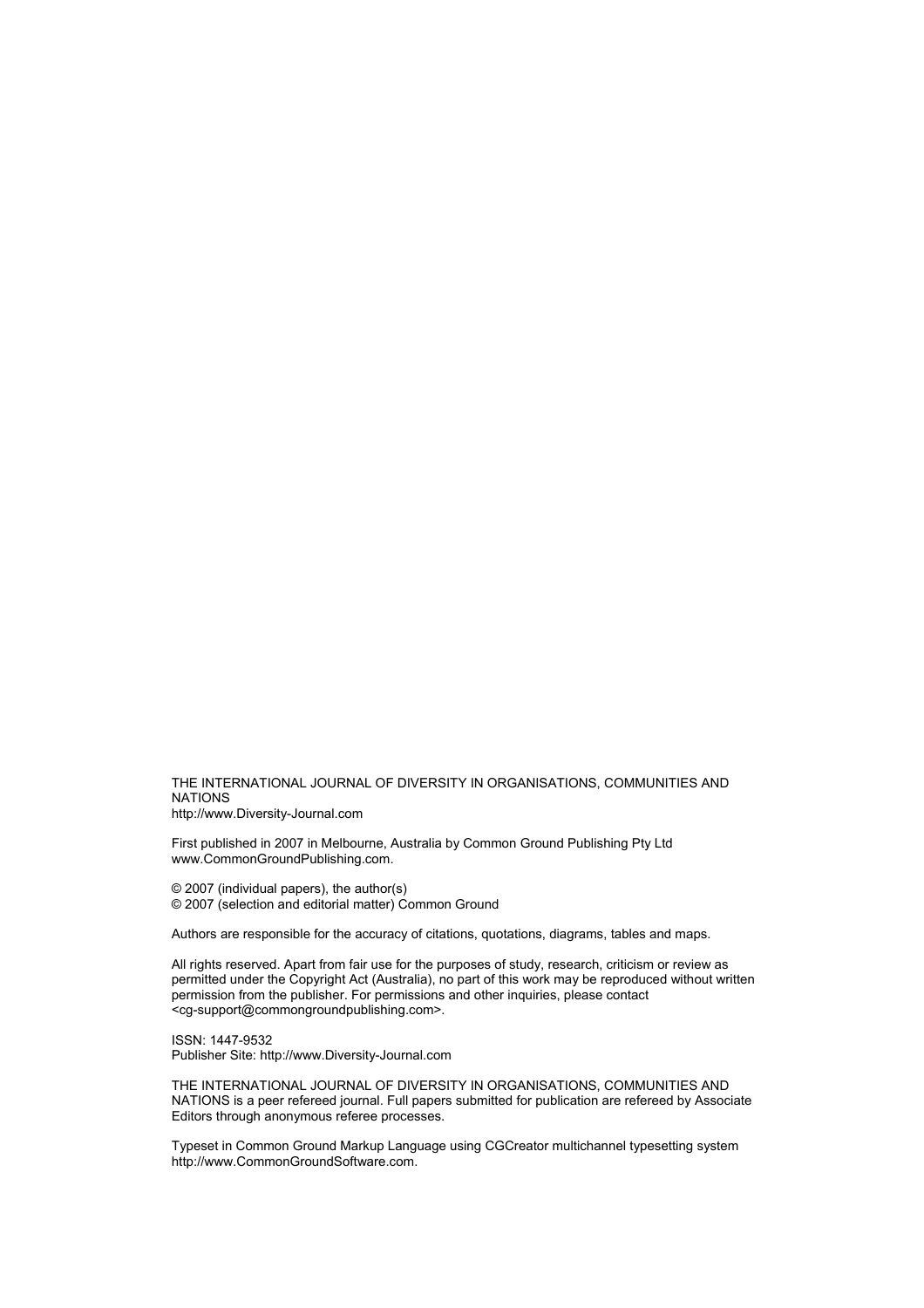# **Discrimination and Heterosexism in Schools: The School Experience of Same Sex Attracted Youth (SSAY)**

Patrick O'Brien, Australian Association for Research in Education, Queensland, Australia

Mark Hohnke, Australian Association for Research in Education, Queensland, Australia

Abstract: Beginning with a discussion of current legislation in Australia around inclusion, this paper highlights recent research into the school experience of Same Sex Attracted Youth (SSAY), including the issues faced by students, the negative outcomes of such experiences, the critical role that administrators school staff (particularly school counsellors) can play determining *school culture. Factors that may influence a more supportive and inclusive school culture are discussed.*

Keywords: Inclusion, Discrimination, Social Justice, Homophobia

# **Introduction**

T **HE NOTIONS OF** Inclusion and Diversity have been on the Australian educational agenda in one form or another through the legislation of various Commonwealth acts, including the Racial Discrimination Act (1975), Sex Discrimination Act (1984), Disability Discrimination Act (1992), Human Rights and Equal Opportunity Commission Act (1986) and the Disability Standards in Education Act (2005). The translation of these acts into inclusive policies and practices within educational settings challenges schools to transform the rhetoric of the law into authentic and tangible applications.

Within the State of Queensland, these acts resonate within the publication of the Inclusive Education Statement (Department of Education and the Arts, Qld, Australia, 2005). Whilst this statement is not legislated policy it is an attempt to clarify 'the nature of inclusive education and its role in achieving the objectives that underpin public education in Queensland' (p1). The statement outlines that school communities are diverse and offer rich opportunities for students to learn to respect and value difference. It articulates a range of factors that contribute to educational disadvantage including 'poverty, gender, disability, cultural and linguistic diversity and sexuality'  $(p1)$ .

While schools throughout Queensland (and indeed Australia), have developed many inclusive practices addressing the educational outcomes and social wellbeing of a wide variety of students, current research would indicate that the school experiences of many same-sex attracted youth (SSAY) is anything but inclusive (Mikulsky, 2006) or reflects an appreciation of diversity. This paper is an attempt to highlight some of the recent worldwide research into the school experience of SSAY, including the issues faced by students, the negative outcomes of such experiences, the critical role that school staff can play, and finally the identification of factors that may influence a more inclusive school culture. For the purposes of this paper, the term 'same sex attracted youth' may include students who identify as gay, lesbian, bisexual, transgender, intersex or questioning.

# **Homophobia and Heterosexism in Schools**

Schools are often intensely heterosexist institutions (Buston & Hart, 2001). Heterosexism may be defined as the 'belief and practice that heterosexuality is the only natural form of sexuality' (Cooper, 1994, as cited in Buston & Hart, 2001, p95) and is often perpetuated through the school's provision of the 'hidden curriculum', 'or the social norms that schoolaged students learn without them being part of the formal curriculum' (Plummer, 1989, cited in Mikulsky, 2005). This notion is also referred to as compulsory heterosexuality, which, it is argued, schools institutionalise and naturalise through inherent school structures (Martino, as cited in Beckett, 1998).

Heterosexism is also perpetuated through implicit or explicit homophobia, which is defined as'negative and/or fearful attitudes about homosexuals or homosexuality' (Sprecher & McKinney, 1993, as cited in Buston & Hart, 2001), and refers to discrimination at an institutional and societal level. Research indic-



THE INTERNATIONAL JOURNAL OF DIVERSITY IN ORGANISATIONS, COMMUNITIES AND NATIONS, VOLUME 7, NUMBER 3, 2007 http://www.Diversity-Journal.com, ISSN 1447-9532 © Common Ground, Patrick O'Brien, Mark Hohnke, All Rights Reserved, Permissions: cg-support@commongroundpublishing.com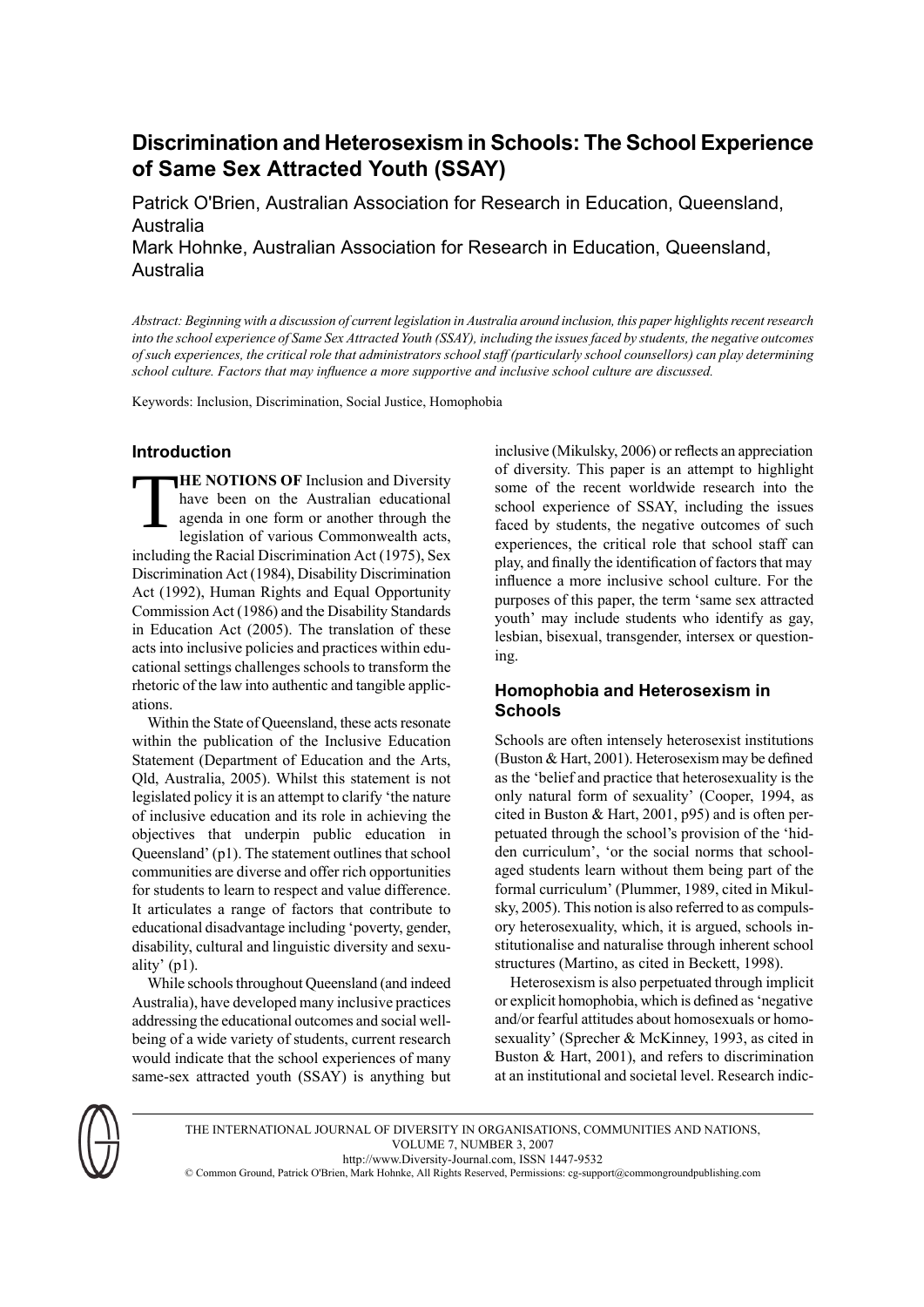ates that homophobia is learned in the primary school playground and is endemic to both primary and secondary settings (Plummer, 1999 as cited in Family Planning Victoria, SSAFE Booklet 1)

Homophobic practices within schools are well documented in the literature. An Australian study on SSAY conducted by Hillier et al (1998, as cited in Family Planning Victoria, SSAFE Booklet 1, n.d.) found that forty six percent of SSAY students had been verbally abused including threats of violence and thirteen percent had been physically assaulted. Sixty nine percent of respondents stated that this abuse occurred at school with three percent being attributed to teachers. Fourteen percent said that they felt unsafe at school.

Within the UK, studies by Rivers (1996) and Mason and Palmer (1996) indicate that twenty four percent of students surveyed had been subject to homophobic physical bullying including 'having clothes set alight; having chemicals thrown on them in science classes; being burned with cigarettes while being held down; being dragged across the school playing field by the hair; and being raped by teachers or pupils' (as cited in Warwick, Aggleton & Douglas,  $2001$ ). Thurlow,  $(2001)$  states that various UK studies have reported verbal abuse as the most common abusive homophobic practice and that irrespective of whether or not the name-calling is intentionally directed at gay, lesbian or bisexual pupils, this form of bullying 'pollutes the social-psychological environment in which young bisexual, gay and lesbian people must live' (Thurlow, 2001, p 26).

Other overt forms of victimisation towards SSAY in schools include property damage and social isolation within the school setting, with an underlying theme of a lack of adult school staff intervention (Mikulsky, 2005).

US studies report that SSAY have been further abused at school in the form of ridicule, physical violence, being spat upon, and having objects thrown at them (Tharinger & Wells, 2000). In a study conducted in the state of Massachusetts, SSAY 'reported higher frequencies of having been threatened with a weapon at school, fighting, and injuries from fighting that required medical attention; they were also more likely to report weapon and gun carrying' (Russell, Seif & Truong, 2001, p.113). D'Augelli, Pilkington and Hershberger (2002) reported that eleven percent of high school youths interviewed had been physically assaulted.

#### **Effects of Homophobia**

The effects of such explicit and implicit homophobic practices within schools are also well documented in the literature. The research consistently positions SSAY as 'at-risk', identifying a significant number

of detrimental outcomes for this population of students. Perhaps the most concerning effect of such bullying is the large amount of evidence that links the difficulties experienced by SSAY with an increase in suicidal behaviour. It is of major concern that not only are schools failing to fulfil their role in preventing suicide of SSAY but that they may also be contributing to the suicide risk for this group of marginalised, isolated and vulnerable students (Family Planning Victoria, SSAFE Booklet 1, n.d).

Harassment of SSAY has also been correlated through various research reports with substance abuse and harmful mental health outcomes such as depression, anxiety and a heightened sense of fear and social isolation (Mikulsky, 2005). Thurlow (2001) indicates that homophobic bullying results in inescapable stigmatising effects and may result in profound social and psychological alienation including feelings of self-contempt leading to further loss of self esteem and increased risk of suicide and selfharm. This phenomenon has been labelled 'internalised homophobia' (Kruks, 1991, as cited in Buston & Hart, 2001). Other research from North America and the UK not only reinforce these outcomes but also highlight other negative effects such as ostracism, hostility, school-phobia, emotional problems, self-injurious behaviours, running away, homelessness, increased sexual risk taking behaviours and traumatic stress reactions (Henning-Stout, James & Macintosh, 2000; Buston & Hart, 2001; D'Augelli, Pilkington & Hershberger, 2002).

Mikulsky (2006) argues that students who are victimised in these ways whilst at school would 'undoubtedly experience a different academic identity and overall connection to the school environment than their peers' (p2). This therefore begs the question of the effects of homophobic bullying on academic outcomes for SSAY. The literature is surprisingly limited in this area with apparently few studies of this nature conducted in Australia (Mikulsky, 2005a). Mikulsky, (2006) has since however, conducted an investigation of the relationship between school climate and academic outcomes for SSAY in Australia finding that 'in many instances students drew a connection between their perceptions of a negative school climate and their truancy behaviour and subject preference'  $(p.14)$ . These findings indicate that in some instances, school outcomes for SSAY will be a direct result of their school experience of victimisation. Studies from the US support this finding by reporting a positive correlation between victimisation of SSAY with increased truancy, early school leaving, a decreased sense of belonging and decreased academic performance and educational aspirations (Russell, Seif & Truong, 2001).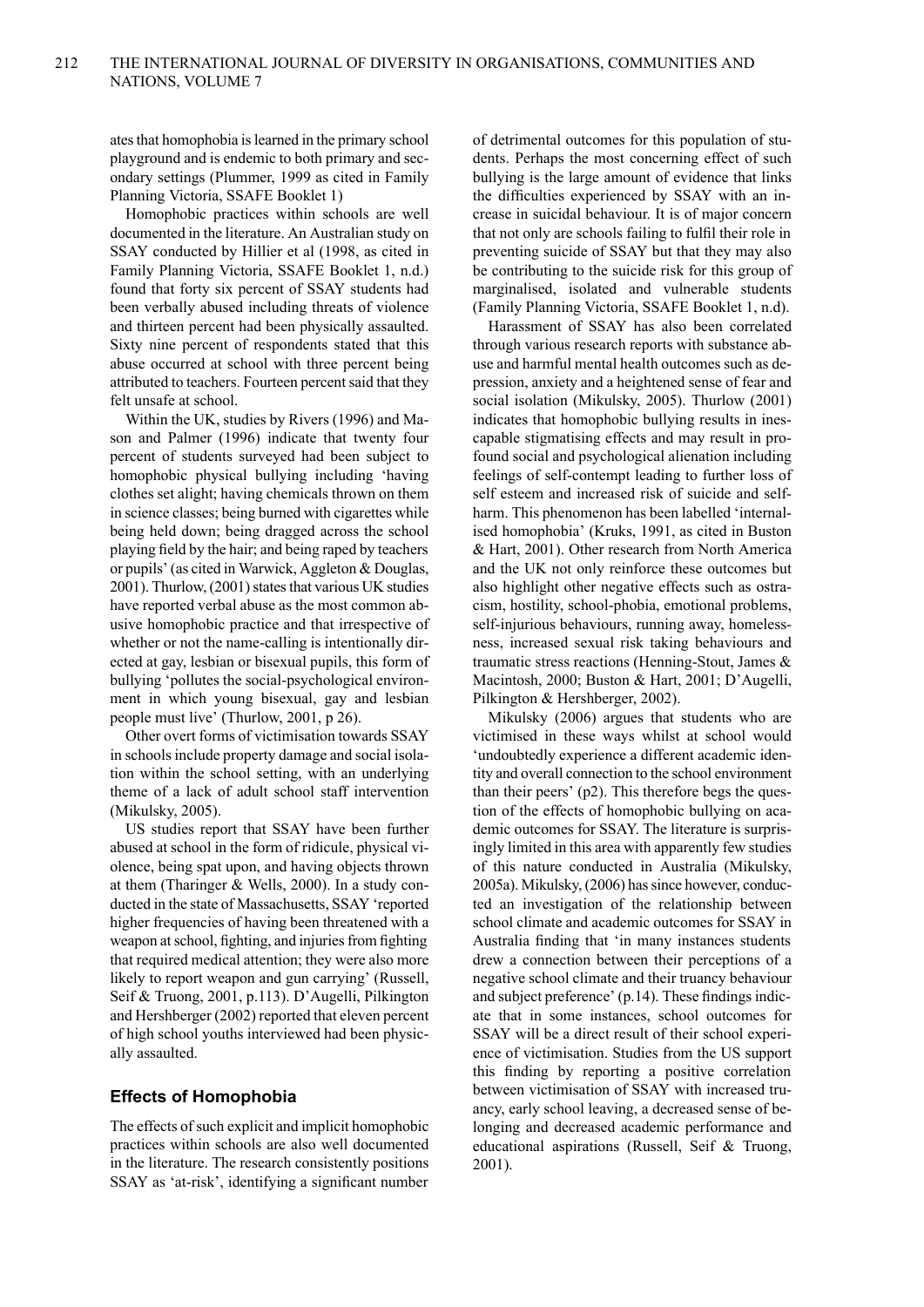Lasser and Tharinger (2003) utilise the term 'visibility management' to describe the complexities of school life for SSAY. They argue that these students must not only manage their academic goals but must also manage hidden identity status, elaborate efforts to pretend to be something other than what he or she is and the realisation that someone is not what they have seemed to be. Coupled with an awakening and a self-acceptance of their own sexual identity these young people manage a complex and stressful interaction of identities asthey navigate their way through what may be an unaccepting and negative environment. This notion is reinforced by Galliher, Rostosky and Hughes (2004) who suggest that school belonging is a crucial factor to the psychosocial adjustment of SSAY.

## **Factors Contributing to Homophobic Practices in Schools**

Clearly the plight of SSAY in schools is one of social ostracism and exclusion, the very antithesis of the intent of publications such as Queensland's Inclusive Education Statement highlighted earlier. As Unks  $(1995, p3, as cited in Thurlow, 2001) states, 'picking'$ on persons because of their ethnicity, class, religion, gender or race is essentially taboo behaviour, but adults and children alike are given licence to torment and harm people because of their sexuality'. The literature underscores a number of key factors that contribute to a negative school environment, resulting in the alarming outcomes that have been identified above.

The combination of societal norms and palpable staff attitudes and values surrounding homosexuality are a contributing factor to the overall tenor of the school environment, and hence, a determinant of students' attitudes towards homosexuality (Mikulsky, 2005). The reported frequency with which school staff fail to respond to (or indeed, perpetrate) violence and harassment directed at SSAY contributes to making schools unsafe places for these students (Tharinger & Wells, 2000).

Other factors contributing to the educational experiences of SSAY include the degree to which homosexuality is incorporated in the curriculum, although as Connell (2000) states, 'Homosexual experience is generally blanked out from the official school curriculum' (p156). Lasser and Tharinger (2003) also identify factors such as the opportunity for SSAY to meet and share experiences and the level of support offered to sexual minority students by their heterosexual peers.

In considering these factors it becomes increasingly evident what directions may be taken to ensure that inclusion is not just a catch cry to which lip service is paid but an authentic expression of a true celebration of diversity.

## **The Role of the School Community**

Hillier, Dempsey, Harrison, Beale, Matthews & Rosenthal (1998) in their National report on the Sexuality, Health and Well being of Same-Sex Attracted Young people mention the importance of a "whole school approach" to the issues raised in their research. This school approach they see as encompassing policy and curriculium issues.

Administrators, school counsellors and other key staff members may play a vital role in supporting SSAY within the school environment. The literature highlights that a 'school culture must be created wherein homophobia is not tolerated, and heterosexism is recognised as such and the power it has over individual's thoughts and actions is brought to light' (Mikulsky, 2005, p2). Addressing homophobia is not simply a matter of providing the telephone number of a helpline or telling adolescents to stop 'teasing gay kids', but is a whole school issue that affects all of those linked to the school community (Warwick, Aggleton & Douglas, 2001).

Tsutsumi (n.d.) highlights a number of ways in which the school community can create a safer and more inclusive school culture, drawing upon literature by Black and Underwood (1998); Ferren (1997); Imich, Bayley and Farley (2001); Lipkin (1999); Monahan (1997); and Omizo, Omizo and Okamato (1998). The information outlines how schools can firstly become more informed about homophobia and heterosexism, how safe and inclusive classrooms and schools can be created and specific suggestions for counsellors working with SSAY.

Maria Palotta-Chiarolli, an Australian teacher, author and leading proponent of social justice issues in schools offers a comprehensive synopsis of the issues around shifting school culture in relation to homophobia (as cited in Browne & Fletcher, 1995). She suggests that homophobia must be incorporated into existing policies, practices and perceptions and that antihomophobic principles must inform what is taught, why it is taught and the methods used when teaching. Acknowledging that addressing sexuality issues raises a wide range of value-laden responses from the school community, Palotta-Chiarolli states 'a whole-school approach and ideally a whole system approach diffuses potential conflicts and downplays the supposedly controversial or scandalous nature of an issue' (as cited in Browne and Fletcher, 1995, p70).

An example of such a value-laden response was recently seen in a secondary school on the outskirts of Brisbane, Queensland, after a student refused to complete an assessment piece requiring her to com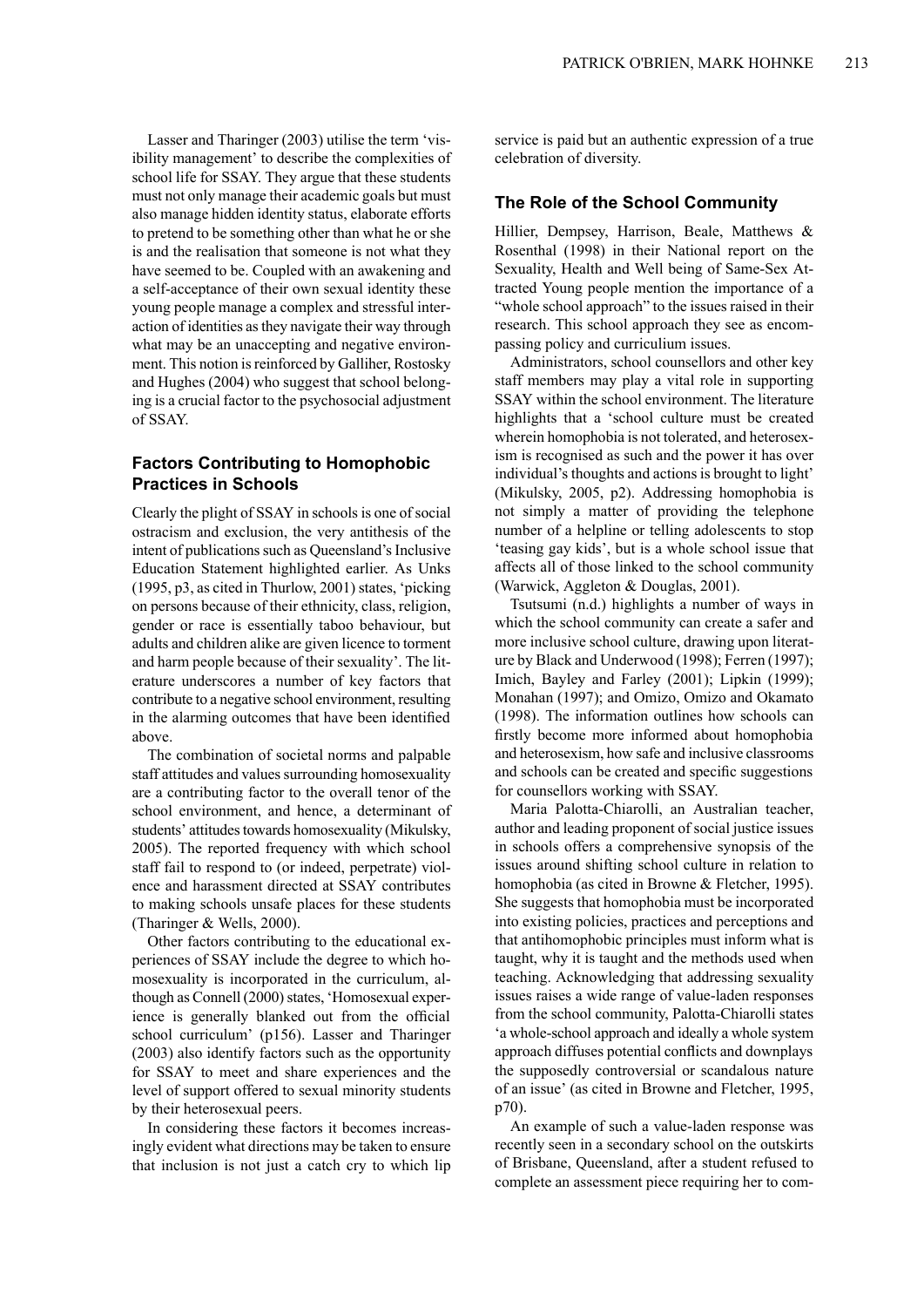pose a written response from the perspective of a heterosexual person living in a homosexual colony. This dilemma ended up on the front page of a statewide newspaper, quoting the Federal Minister for Education, Ms Julie Bishop as saying, 'Parents need to know the content of school curriculum so they can be confident their children are receiving a high quality education that is also consistent with their values' (The Sunday Mail, 2006).

School admistrators can function as change agents in the school ecology, through the development and implementation of policy that protect SSAY. Further actions that the administrators may pursue include curriculum development that is inclusive of gay and lesbian issues(Tharinger & Wells, 2000) and through ensuring that school libraries incorporate books and materials that accommodate homosexual issues.

Finally Hillier, Dempsey, Harrison, Beale, Matthews & Rosenthal (1998) advocated that young people who are maltreated within the schools system be provided with the same supportive legal framework in schools that they are entitled to in the community.

Literature supports the notion that the school counsellor has the opportunity to play a pivotal role in the support and well being of SSAY within the school environment. Lasser and Tharinger (1997, as cited in Savage, Prout & Chard, 2004) suggest that the school counsellor may not only contribute to the mental health of SSAY but can also 'impact the overall school climate by promoting issues of social justice for all students' (p201). Tharinger and Wells (2000) argue that for many SSAY, 'neither their homes nor their schools are places in which they can feel safe and valued for who they are' (p.10). They cite this as reason enough for school counsellors to be available means of support who have educated themselves about the special needs of sexual minority youth. It is imperative, however, that SSAY are assured of the unbiased support and confidentiality of any disclosures to school counsellors as Hillier et al (1998) noted that these school personnel often 'had the reputation of not keeping a confidence' (as cited in Family Planning Victoria, SSAFE Booklet 1, n.d).

Henning-Stout et al (2000) outline three roles the school counsellor may take on as they support SSAY within the school setting. These include establishing school-based support groups for gay and lesbian students and their allies, the provision of formalised education programs, direct research into the nature, incidence and prevention of school based harassment and consistent intervention and interruption of incidents of harassment. They argue that an 'active response to harassment in conjunction with advocacy for programs to address these issues are vital for positive change to occur' (p.188).

Wells and Tsutsumi (n.d.) provide school counsellors with a comprehensive guide to creating safe, caring and inclusive schools for SSAY. This publication includes information about gay, lesbian, bisexual and transgender issues and the potential health and safety concerns, violence and victimisation risks commonly experienced by SSAY within the school setting. It also outlines practical counselling techniques, including information about confidentiality, consent and responses to avoid. Of particular importance is its emphasis on the counsellor's need for selfreflection and examination of personal beliefs and values and how these may influence the counselling relationship.

## **Whole School Programs and Strategies**

Strategies and examples for facilitating a whole school approach addressing homophobia abound in the literature with notable publications such as 'Everyone is special! – A handbook for teachers on sexuality education', edited by Lori Beckett, 1998. Examples of whole school initiatives from the US include Project 10, a dropout prevention program for sexual minority youth, Sexual Harassment Policy Implementation developed by Framingham (Massachusetts) Middle School and the Safe Schools Coalition of Washington project (Henning-Stout, James & Macintosh, 2000).

The 'Out with Homophobia' workshop, developed by Family Planning Queensland, is a direct attempt to inform and train school staff in meeting the challenge of addressing homophobic bullying and harassment issues in their school environments. It consists of a workshop designed to explore educational, motivational and organisational strategies for developing a schoolwide response to challenging the discrimination of a person because of their sexual orientation (Murray, 2001).

The Index for Inclusion (Booth & Ainscow, 2002) is another whole of school resource designed primarily to facilitate inclusive practices for students with disabilities but can be extended to embrace all members of the school community including SSAY.

Whilst many whole school approaches expose the hidden curriculum inherent in school culture, it is also necessary to pay attention to the formal curriculum. This may be done through the delivery of specific non-heterosexist sex education, not only for SSAY but also for all young people (Buston & Hart, 2001). Mikulsky (2005) argues that sexual minority topics, issues and historical or prominent figures must be discussed in the classroom as well as the historical discrimination of same sex attracted persons. Palotta-Chiarolli (as cited in Browne & Fletcher, 1995) suggests that curriculum development and resource selection must occur that enable stu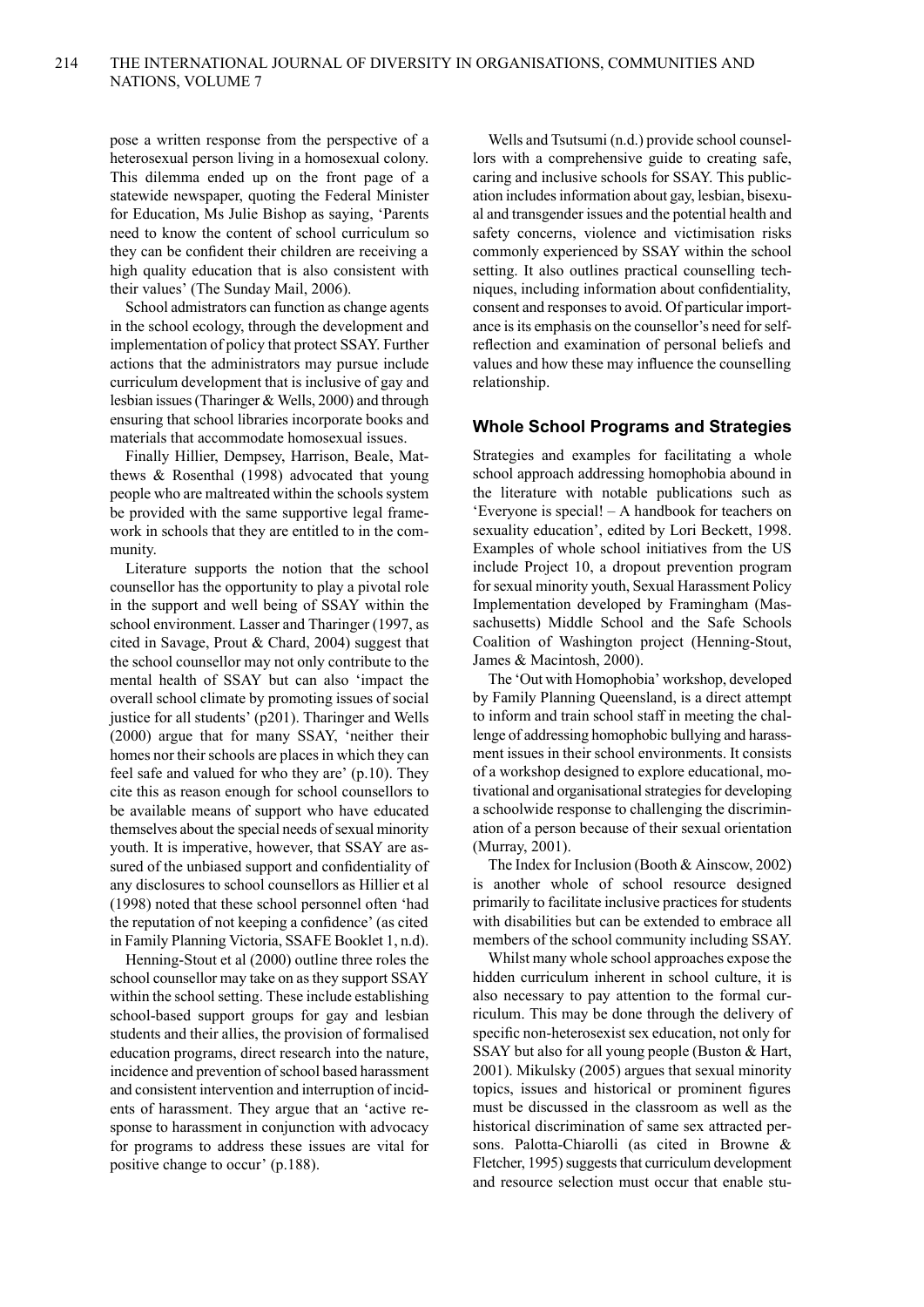dents to be critical of homophobic representations and to empathise with the experience of homophobic discrimination.

Thr journey towards a truly inclusive educational setting for sexual minority youth is clearly fraught with challenges and obstacles to overcome. Position statements around inclusion such as exists in Queensland are certainly a step in the right direction and provide a systemic framework for policy development within schools. The issues faced by SSAY within the schooling system have potentially devastating consequences for students, impacted by the silence that surrounds sexuality, a dominant heterosexist approach to curriculum and school structures and the confusion experienced by individuals as their emerging sexual identity takes shape.

School staffs are in a position to promote a positive school climate for all students and to facilitate a school wide response to addressing homophobic practices. Through the inclusion of sexual minority awareness in policy development, explicit attention to homophobia within subject content delivery, a school community can begin to embrace a population of students who have largely been forgotten in the rhetoric of the inclusion agenda.

#### **References**

- Beckett, L. (Ed.). (1998). Everyone is special! A handbook for teachers onsexuality education. Australia: Association of Women Educators Inc
- Booth, T and Ainscow, M. (2002). Index for inclusion developing learning and participation in schools. United Kingdom: Centre for Studies on Inclusive Education.
- Browne, R., and Fletcher, R. (Eds.). (1996). Boysin schools: Addressing the real issues behaviour, values and relationships. Sydney: Finch Publishing.
- Buston, K. and Hart, G. (2001). Heterosexism and homophobia in Scottish school sex education: Exploring the nature of the problem. *Journal of Adolescence,* 24(1), 95-109. Retrieved October 4, 2006 from EBSCO database (Academic Search Premier, Item: AN 5006501), on *http://ebscohost.com.ezproxy.usq.edu.au*
- Connell, R.W. (2000). *The men and the boys.* Sydney: Allen & Unwin.
- D'Augelli, A.R., Pilkington, N.W., and Hershberger, S.L. (2002). Incidence and mental health of sexual orientation and victimisation of lesbian, gay, and bisexual youths in high school. *School Psychology Quarterly,* 17(2), 148-167. Retrieved October 3, 2006 from EBSCO database (PsycINFO, Item: AN 2002-15136-003), on *http://ebscohost.com.ezproxy.usq.edu.au*
- Department of Education and the Arts, Queensland, Australia. (2005). *Inclusive Education Statement.* Retrieved October 11, 2006 from *http://education.qld.gov.au/studentservices/learning/docs/inclusedstatement2005.pdf*
- *The Sunday Mail* (2006) Failed! The schoolgirl who refused to write about living with gays. October 8. p.1.
- Family Planning Victoria (n.d.). *SSAFE Same-sex attracted friendlyenvironment.* Retrieved October 11, 2006 from *http://www.safeschools.org.au/booklet/fpvssafeword-SSAFE-resources-WSR-booklet-1.pdf*
- Galliher, R.V., Rosotsky, S.S., and Hughes, H.K. (2004). School belonging, self-esteem, and depressive symptoms in adolescents: An examinationof sex, sexual attraction status and unrbanicity. *Journal of Youth andAdolescence,* 33(3), 235-245. Retrieved October 3, 2006 from EBSCO database (Academic Search Premier, Item: AN 13366813), on *http://ebscohost.com.ezproxy.usq.edu.au*
- Henning-Stout, M., James, S., and Macintosh, S. (2000). Reducing harassment of lesbian, gay, bisexual, transgender, and questioning youth in schools. *School Psychology Review,* 29(2), 180-192. Retrieved October 4, 2006 from EBSCO database (Academic Search Premier, Item: AN 3659546), on *http://ebscohost.com.ezproxy.usq.edu.au*
- Hillier, L., Dempsey, D., Harrison, L., Beale, L., Matthews, L. & Rosenthal, D. (1998) Writing themselves in: A National report on the sexuality, health and well being of same-sex attracted young people. Monograph Series No 7. National Centre in HIV Social Research, accessed 30/4/07 available at *http://www.latrobe.edu.au/arcshs/wti.html*
- Lasser, J., and Tharinger, D. (2003). Visibility management in school and beyond: A qualitative study of gay, lesbian, bisexual youth. *Journal of Adolescence,* 26(2), 233-244. Retrieved October 4, 2006 from EBSCO database (Academic Search Premier, Item: AN 36595469054442), on *http://ebscohost.com.ezproxy.usq.edu.au*
- Mikulsky, J. (2006) *Investigating the relationship between 'school climate', school-related outcomes and academic selfconcept for Australian, secondary school-aged same-sex attracted youth (SSAY).* Retrieved October 3, 2006 from *http://www.aare.edu.au/05pap/mik05545.pdf*
- Mikulsky, J. (2005a). Silencing (homo)sexualities in school…A very bad idea. *M/C Journal* 8(1), Retrieved October 17, 2006 from *http://journal.media-culture.org.au/0502/2006-mikulsky.php*
- Murray, D. (2001). Addressing homophobia and sex-based discrimination in schools. *Youth Studies Australia.* 20(1), 32- 36.
- Russell, S.T., Seif, H., Truong, N.L. (2001). School outcomes of sexual minority youth in the US: Evidence from a national study. *Journal of Adolescence,* 24(1), 111-127. Retrieved October 4, 2006 from EBSCO database (Academic Search Premier, Item: AN 5006502), on *http://ebscohost.com.ezpr o xy.usq.edu.au*
- Savage, T.A., Prout, H.T., and Chard, K.M. (2004). School psychology and issues of sexual orientation: Attitudes, beliefs, knowledge. *Psychology in the schools*, 41(2), 201-210. Retrieved October 3, 2006 from EBSCO database (Psychology and Behavioural Sciences Collection, Item: AN11862333), on *http://ebscohost.com.ezproxy.usq.edu.au*
- Tharinger, D., and Wells, G. (2000). An attachment perspective on the developmental challenges of gay and lesbian adolescents: The need for continuity of caregiving from family and schools. *School Psychology Review,* 29(2), 158-173.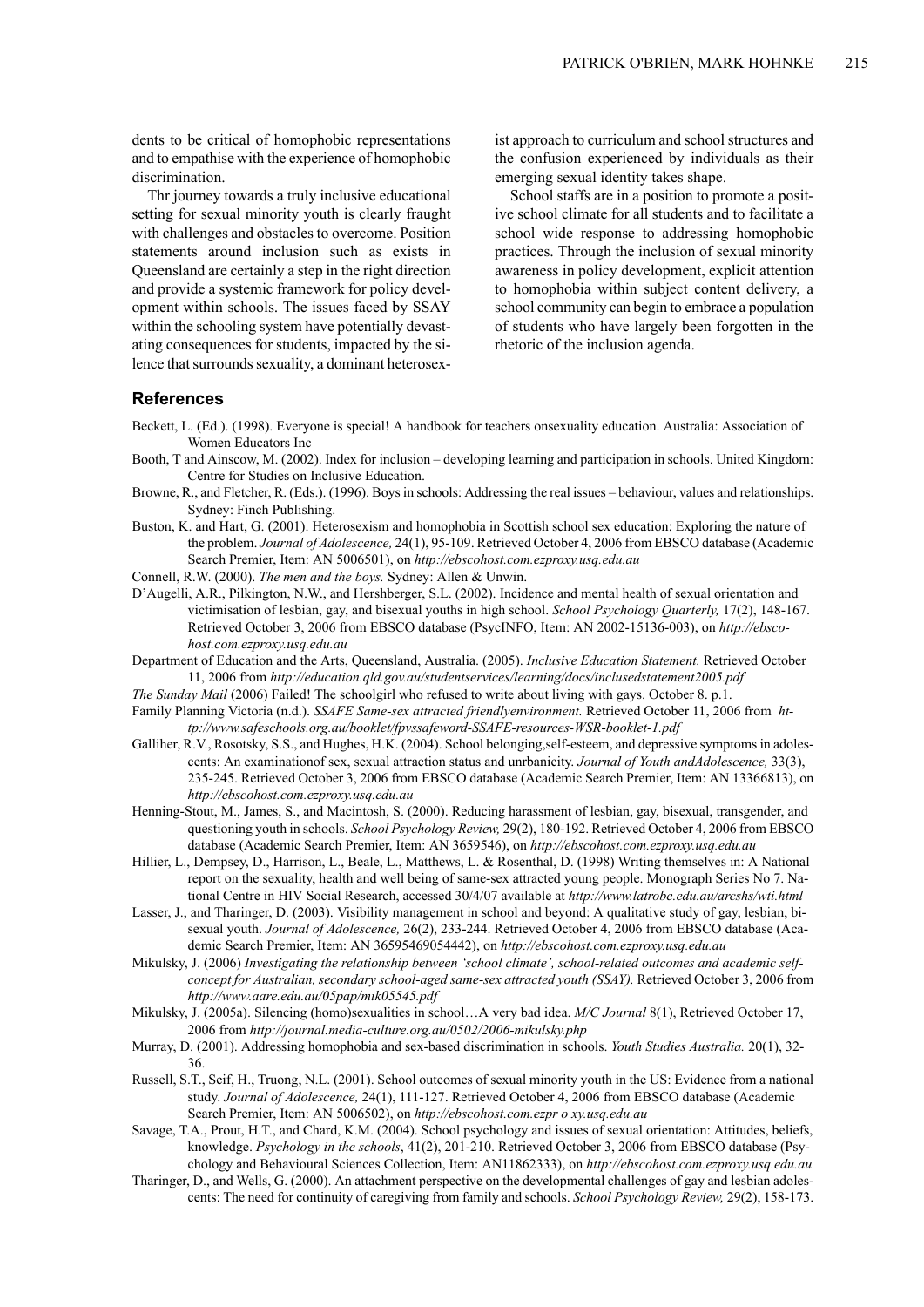Retrieved October 4, 2006 from EBSCO Database (Academic Search Premer, Item: AN 3659538), on *http://ebscohost.com.ezproxy.usq.edu.au*

- Thurlow, C. (2001). Naming the 'outsider within': Homophobic pejoratives and the verbal abuse of lesbian, gay and bisexual high-school pupils. *Journal of Adolescence,* 24(1), 25-38. Retrieved October 4, 2006 from EBSCO database (Academic Search Premier, Item: AN 5006496), on *http://ebscohost.com.ezproxy.usq.edu.au*
- Tsutsumi, L.M., (n.d) Building safe, caring and inclusive educational Environments for lesbian, gay, bisexual and transgendered students in Alberta schools: Implications for counsellors. Retrieved December 13, 2006 from *http://www.teachers.ab.ca/Issues+In+Education/Diversity+and+Human+Right/Sexual+Orientation/School+Counsellors/Build i ng+ S afe+Caring+and+Inclusive.htm*
- Warwick, I., Aggleton, P., and Douglas, N. (2001). Playing it safe: Addressing the emotional and physical health of lesbian and gay pupils in the U.K. *Journal of Adolescence,* 24(1). Retrieved October 4, 2006 from EBSCO database (Academic Search Premier, Item: AN 5006504), on *http://ebscohost.com.ezproxy.usq.edu.au*
- Wells, K., and Tsutsumi, L.M. (2005). Creating safe, caring and inclusive schools for LGBTQ students: A guide for counsellors. Retrieved December 7, 2006 from *http://www.teachers.ab.ca/Issues+In+Education/Diversity+and+Human+Rights/Sexual+Orientation/School+Counsellors/info.htm*

## **About the Authors**

#### *Dr. Patrick O'Brien*

Patrick O'brien is a Senior Lecturer in the faculty of Education at the University Of Southern Queensland-Fraser Coas Campus. He has written and had published practical articles in the area of teacher burnout, counselling, co-operative learning, thinking skills, the teaching of pro-social skills and multiple intelligences. Dr O'Brien is on the management board of the Wide Bay Sexual Assault Unit and The Kids Intervention Prevention Program. He is an advisory member of the board of the Queensland Transpersonal and Emotional Release Counselling Association Inc., an affiliate with the Psychotherapy and Counselling Federation of Australia. Dr O'Brien is on the editorial panel of Counselling, Psychotherapy, and Health International Interdisciplinary Online Refereed Journal of the Australian Counselling Association. Patrick is a member of the Australian Association for Research in Education, The Australian Counselling Association and the Australian Guidance Counselling Association. He has been a member of the Queensland Ministerial Advisory Committee on Special Education; the Queensland Director General's Advisory Council on Special Education Needs, a State Moderator in the area of Intellectual Impairment and has been a member of the Queensland Teacher's Union Special Needs Committee. Patrick has a Doctorate in Education, which he completed in 1998 through research in the use of Multiple Intelligences in Counselling.

#### *Mark Hohnke*

Mark Hohnke is a Statewide Validator, Education Adjustment Program (EAP) for the Darling Downs /South West Queensland Region. This role incorporates quality assurance processes regarding the provision of special education resources and provides professional development in the area of program and resource design for students with disabilities. Mark was previously the Head of Special Education Services (secondary schooling), leading and managing the provision of inclusive practices for a large cohort of students with a range of impairments. Mark has delivered psychoeducational group programs with men and boys through the Men and Relationships Program which operates as a part of Lifeline, Toowoomba. He has facilitated programs primarily in emotional management. Mark is completing a Master of Education through the University of Southern Queensland, Toowoomba. He is an accredited telephone counsellor with Lifeline and mentorstrainee counsellors. He has worked as a part time lecturer at the University of Southern Queensland, teaching 2nd year special education students in the course, "Building Inclusive Communities". He has also delivered workshops and seminars on the topic of inclusion to learning support teachers, guidance officers, advisory teachers and preservice educators.